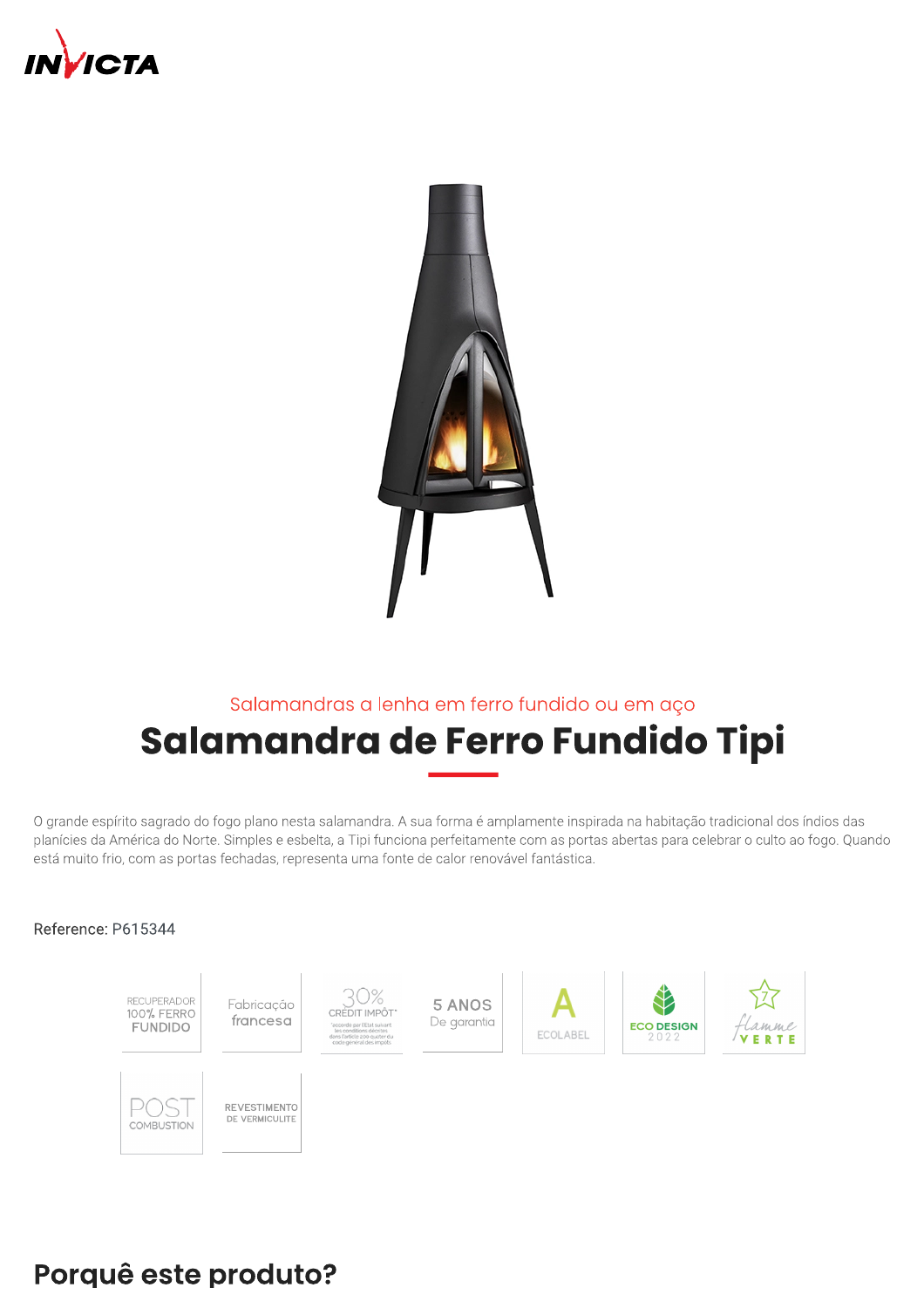#### - Ar secundário ajustável

O ar secundário protege o vidro do fumo e do depósito de fuligem. Assegura a combustão das matérias voláteis. O débito regulável de ar secundário permite adaptar o funcionamento do aparelho às condições de tiragem muito elevadas.

#### - Combustão prolongada 8 horas

Capacidade do aparelho funcionar em combustão lenta durante 8 horas sem recarga de combustível e sem intervenção exterior. Poderá encontrar-se uma reserva de brasas no final deste período. Bastará recarregar o aparelho com combustível para o reiniciar.

#### - Origine France Garantie

A etiqueta Origine France Garantie (Garantia de Origem França) é a única certificação que confirma a origem como sendo francesa no fabrico de um produto. Esta etiqueta é validada por um órgão independente, sujeito a auditoria. (Bureau Veritas N°7208672). Os produtos OFG são fabricados em França nos pontos de produção do grupo Invicta.

#### - Revestimento do recuperador em vermiculite

Revestimento da câmara de combustão com peças amovíveis em vermiculite (defletor, placa, lados e solo). As propriedades térmicas da vermiculite melhoram a qualidade da combustão e os desempenhos do aparelho.

#### - Sistema de pós-combustão

Injeção de ar pré-aquecido na câmara de combustão. A entrada de ar suplementar através da parte traseira permite a destruição dos hidrocarbonetos a altas

#### - Também funciona com as portas abertas

Possibilidade de desfrutar de um fogo como numa lareira tradicional. O aparelho foi concebido para evitar a descarga de fumos quando estiver a funcionar com as portas abertas. No entanto, é necessário que cumpra previamente as condições de instalação.

#### - Vidro próprio

O sistema de vidro próprio permite diminuir a sujidade no vidro. Uma entrada de ar na parte superior do vidro cria um véu de proteção. O ar pré-aquecido é propulsionado ao longo do vidro. Provoca a ativação da combustão dos gases e as matérias voláteis protegem desta forma o vidro face ao fumo e ao depósito de fuligem.

### Características

| POTÊNCIA                                         | 10 kW                           |
|--------------------------------------------------|---------------------------------|
| MODULAÇÃO DA POTÊNCIA                            | 6,5 a 15 kW                     |
| <b>VOLUME DE CALOR</b>                           | 135 a 300 m <sup>3</sup>        |
| SUPERFÍCIE DE AQUECIMENTO                        | 55 a 120 m <sup>2</sup>         |
| <b>CHAMA VERDE</b>                               | 7 estrelas                      |
| <b>RENDIMENTO</b>                                | 78%                             |
| TAXA DE CO                                       | 0.05%                           |
| CONCENTRAÇÃO DE POEIRAS                          | 32 mg/Nm <sup>3</sup>           |
| ÍNDICE DE DESEMPENHO                             | 0.4                             |
| <b>COMBUSTÍVEL</b>                               | Troncos de 25, Troncos de 33 cm |
| COMPRIMENTO MÁXIMO DOS TRONCOS (HORIZONTALMENTE) | 40 cm                           |
| ALIMENTAÇÃO                                      | Delante                         |
| SAÍDA DE FUMOS                                   | Parte superior                  |